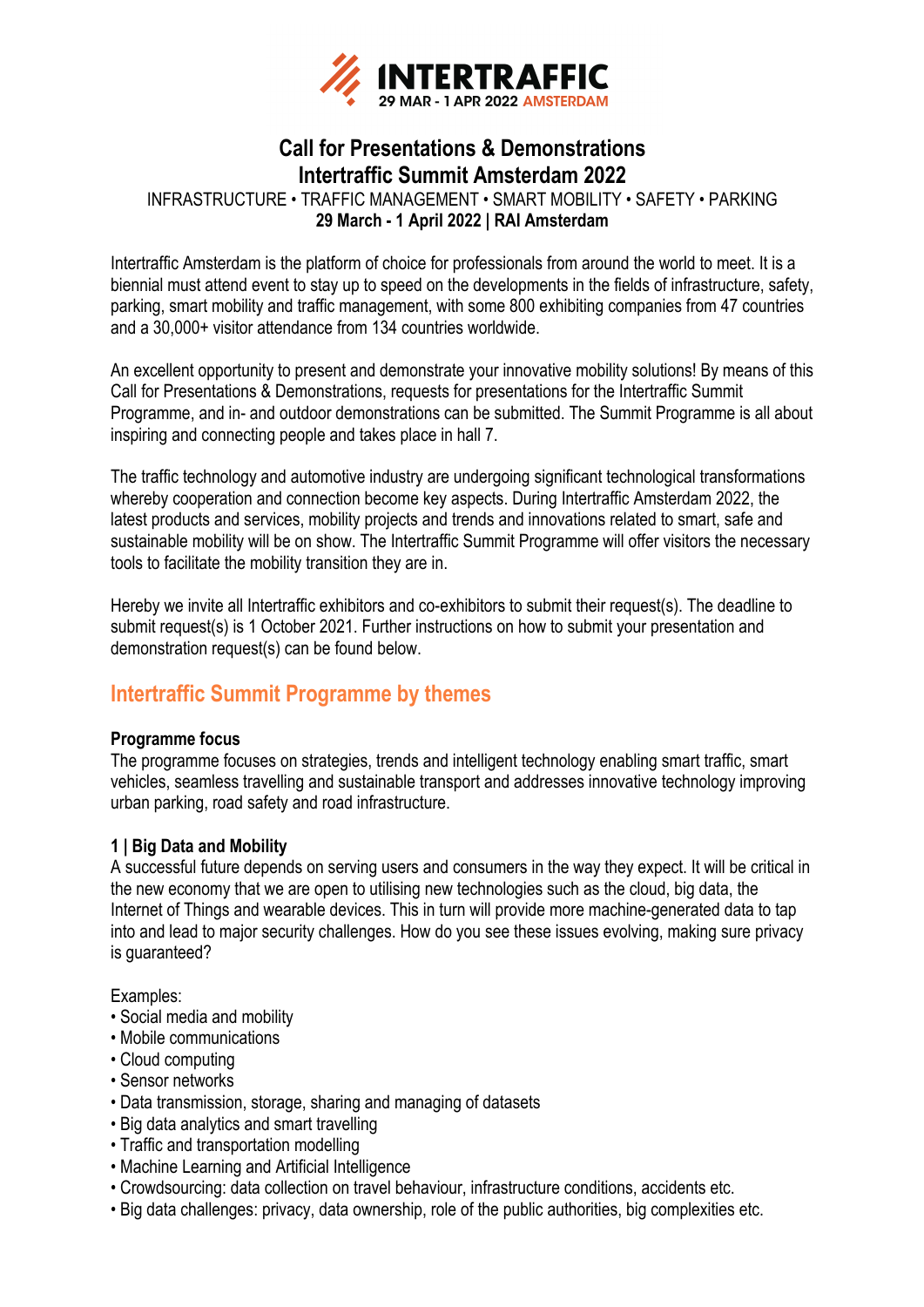# **2 | Smart and Sustainable infrastructure**

A new road revolution is upon us as the reality of autonomous/driverless cars comes ever closer. While the AI and sensors built into vehicles will power this new technology, their ability to communicate with each other and with smart road infrastructure is vital. How can we best prepare the advanced road markings, smart signs, wireless communication and cyber security needed for this road and digital infrastructure?

Examples:

- Loops and road sensors
- Intelligent Traffic Lights and other innovative roadside equipment
- Wireless and cellular communication systems such as ITS-G5/Wi-Fi-p and 3G, 4G LTE
- Glow in the dark road markings
- Electric charging lanes and e-charging systems
- Interactive lights
- Circular road construction materials
- Solar roadways
- Road Detection systems

# **3 | Traffic management challenges**

Emerging technologies, digitalisation, multimodality and smart infrastructures are having a huge impact on traffic management. Which ITS tools can best help road operators manage their network in the most efficient, safe and environmentally friendly way?

## Examples:

- Dynamic traffic management
- Real time traffic information such as traffic apps, Variable Message Signs, in-car systems
- Multimodal transport
- Traffic Management Centres
- Intelligent Traffic Lights and other innovative roadside equipment
- Parking guidance systems
- Congestion management
- Event & incident management
- Monitoring and enforcement
- Traffic data collection & processing
- Toll collection

# **4 | Cooperative, connected and automated driving**

Cooperative, connected and automated driving will offer new mobility solutions that are cleaner, safer, consumer-focused and create new areas of business for our industry. Car-connectivity and automation will bring considerable economic gains for users such as driver comfort and access to mobility. What are the latest developments with regard to technology and social acceptance?

- Safe routing
- Cloud services
- Real-time travel information
- Multi-modal travel information services
- Vehicle-to-vehicle or vehicle-to-infrastructure communication
- Talking traffic: communicating vehicles, in-car traffic management, and collective traffic services
- Smart Traffic Controllers
- Advanced driver assistance systems such as Autopilot, Cruise Control, Lane Keeping, Park Assist
- Vehicle sensors and Artificial Intelligence
- Human factors of automated driving
- Security and privacy issues: privacy, data ownership, the role of the car manufacturers
- International standardization: architecture and operability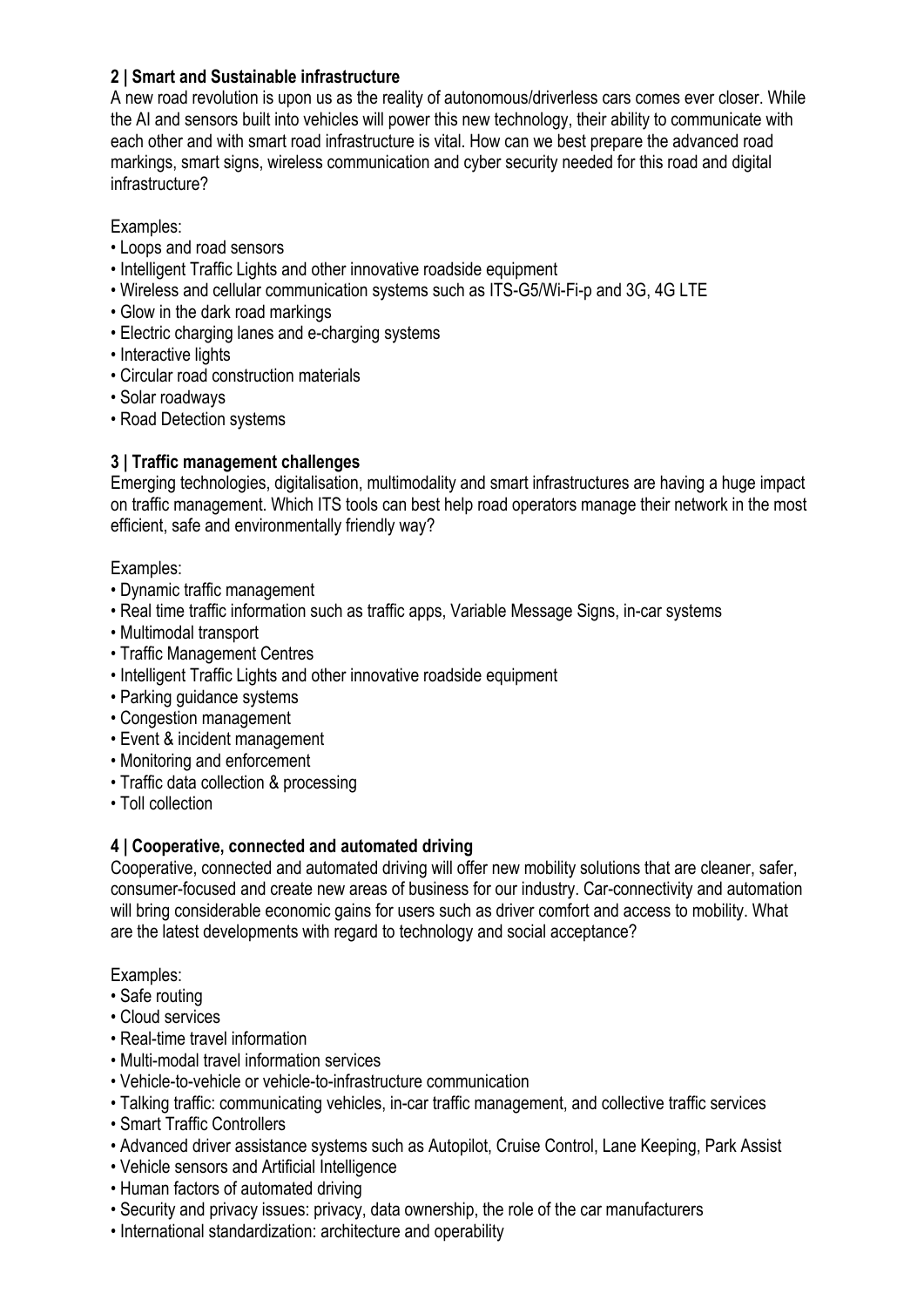# **5 | Mobility as a Service**

An increasing number of travellers have access to the Internet, apps and nav-com systems via smartphone and tablet. Solution vendors are able to customise mobility services based on real time information and personal preferences. The key concept behind Mobility as a Service (MaaS) is to provide travellers and goods mobility solutions based on actual travel needs. What's the best way forward?

## Examples:

- Personal mobility services or personal travel assistance
- Service platforms
- Smart solutions for public transport
- Smart solutions for urban distribution
- Multimodal travel services
- Real-time traveller information
- In-car information systems
- Integrated ticketing & smart payment systems (plan, book and pay)
- Smart Parking services
- Car sharing, ride sharing and car rental

# **6 | Tackling societal challenges**

Our industry is aiming for a transport system that is resilient, resource-efficient, climate and environmentally friendly, safe and seamless. This will benefit citizens, the economy and society. Which sustainable solutions help minimise the impact of transport systems, and how can smart solutions reconcile growing mobility needs?

## Examples:

- Electric & hybrid vehicles, e-bikes, e-scooters, e-motorbikes, e-trikes
- Charging infrastructure and smart grids
- Sustainable transport and alternative fuels
- Sustainable Urban Mobility Plans
- Eco driving & coaching
- Car sharing and ride sharing
- Sustainable route planning
- Multi-modal transportation solutions
- Social inclusion (customized transportation)
- Sustainable logistics and zero emission urban distribution
- Multiple use of public space
- Air and noise pollution
- Crowd management
- Media solutions for teleconferencing, teleworking and telecommuting

# **7 | Urban Parking**

Parking technology that optimises parking space usage, improve the efficiency of parking operations and help traffic in a city flow more freely with the next generation of smart parking. This goes for onstreet parking and enforcement, to help authorities reduce costs and deliver a hassle-free driver experience as well as for off-street car parking, to help car park operators to run their business more smoothly. Smart parking systems to help drivers find economical parking spaces and use phoneenabled automated payment solutions and low-cost sensors to reduce vehicle overcrowding in cities and pollution levels. What are the latest solutions available?

- Multi-modal travel information services, In-car information systems and Way finding
- Cloud services
- Route guidance systems, Park & ride information systems
- Integrated ticketing & smart payment systems
- EV parking, EV reservations, EV payment systems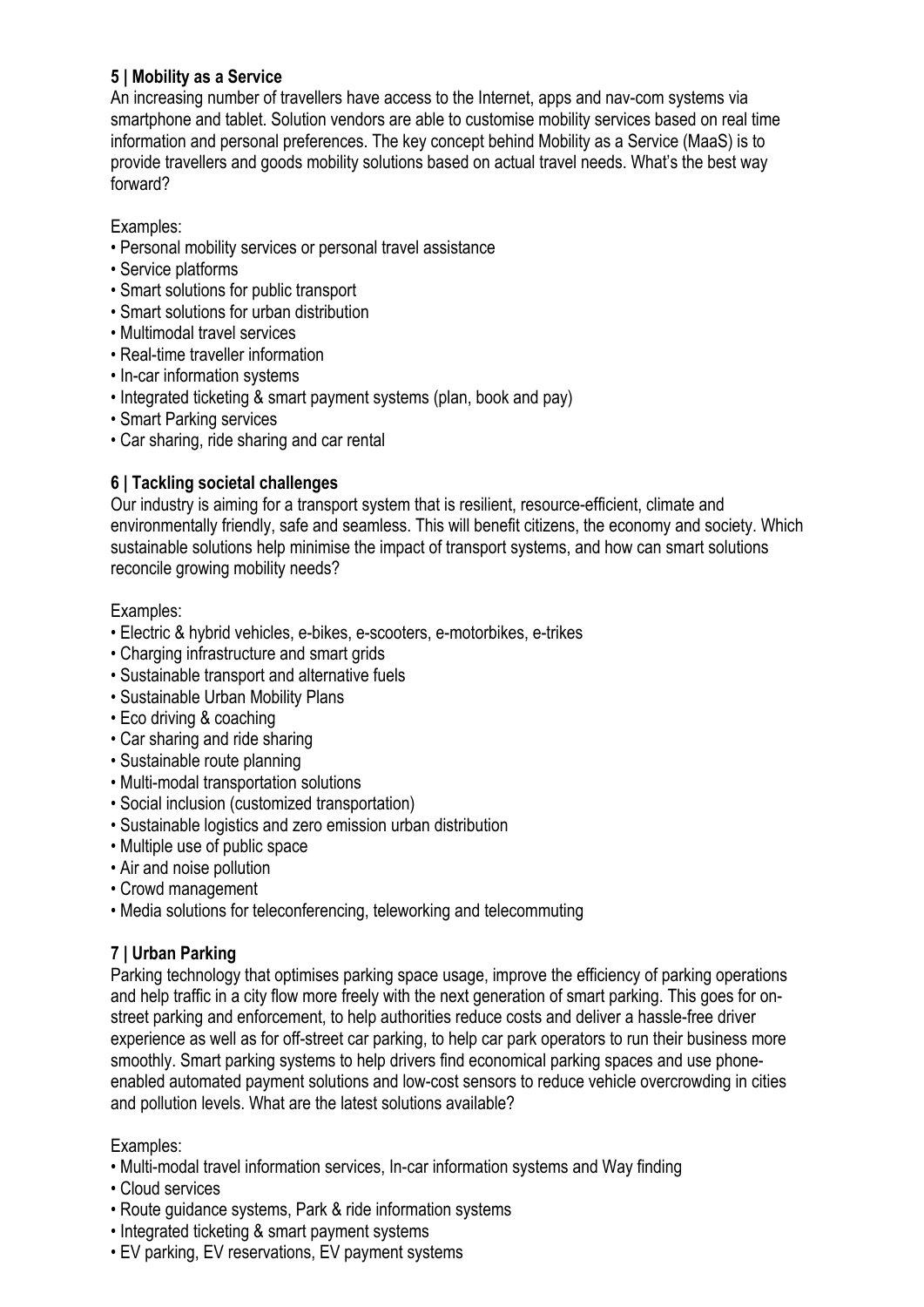- Parking equipment
- Ticketing & payment systems
- Parking control & info systems
- Entrance Control systems
- Parking reports & statistics
- Parking facilities (management/exploitation)

## **8 | Road safety**

Technologies which focus on road safety and the reduction of traffic accidents and injuries, creating safe drivers, safe vehicles and safe infrastructure. Changing driver behaviour and mapping it by means of comprehensive studies is crucial in order to improve traffic safety. New in-vehicle technologies influence the way we will use our cars; it will influence both road safety as well as the vehicle's comfort. And well-maintained, high quality infrastructure that makes use of advanced technologies and best practices are vital to ensuring the safety of all road users.

Examples:

- Incident management such as road hazard & incident solutions
- Emergency systems & equipment
- Enforcement systems such as detection, camera supervision and monitoring
- Information & warning systems
- Smart traffic light controllers
- Traffic signs such as dynamic & static signage systems
- Smart sensors and road markings
- Safe routing
- Solutions for vulnerable road users such as pedestrians and cyclists

#### **9 I Road construction and roadside equipment**

Among roads authorities there is a growing recognition that innovation can make a real difference before it can improve safety, reduce costs, reduce pollution and provide better maintenance. In particular, innovation offers the chance to develop intelligent design and procurement of infrastructure, build intelligence into infrastructure, develop more intelligent management and use of infrastructure, obtain more and better information for drivers on the operation of the network, and create products, services and insight to sell to other highways authorities internationally.

- Public lighting
- Road construction & maintenance
- Demolition and recycling
- Tunnel technology
- Bridge construction
- Roadside equipment such as Traffic Controllers, Information Panels, Traffic Signals
- Solutions for self-healing roads
- Road markings
- Circular material
- Reflecting materials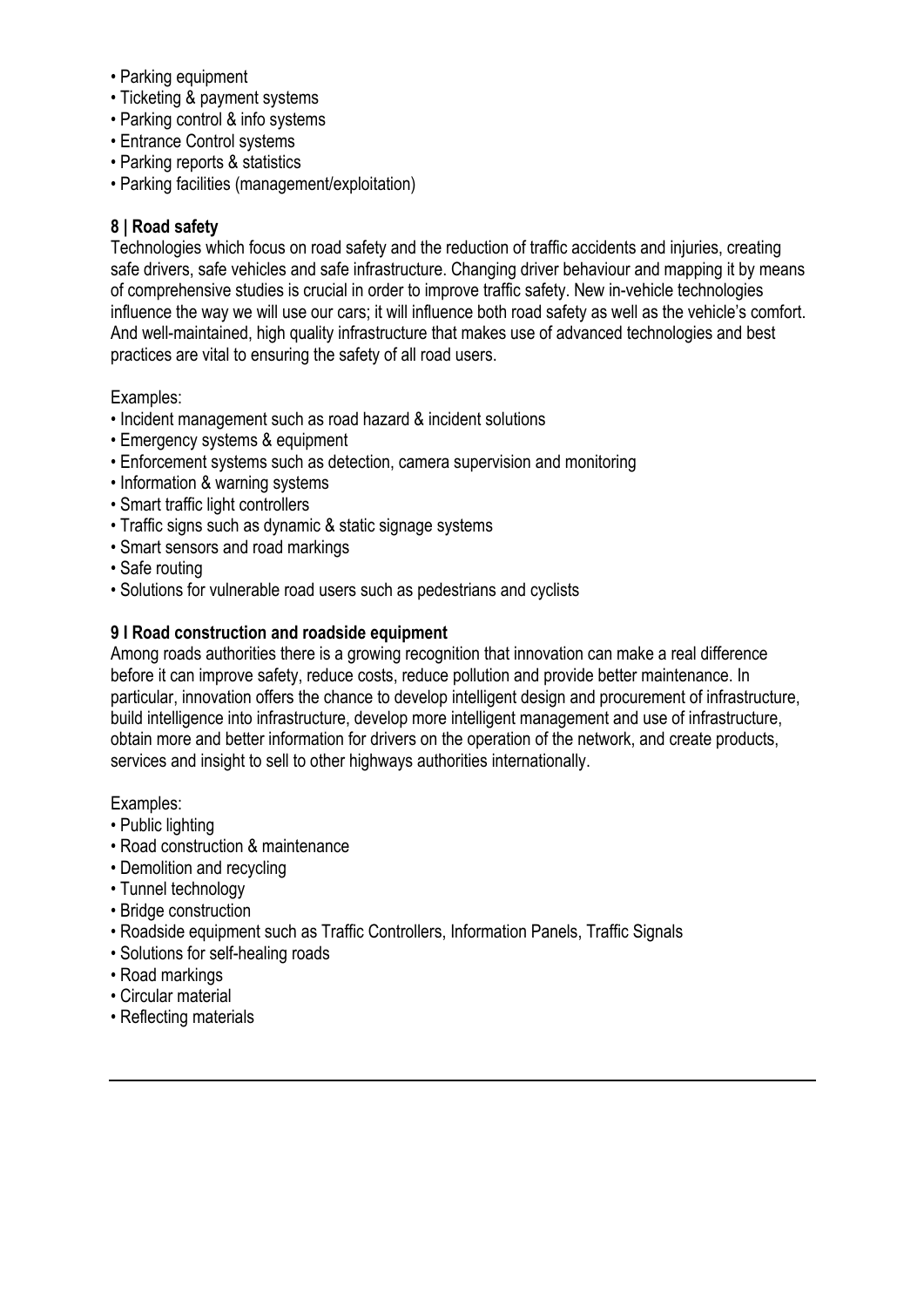# **Join and share your innovative mobility solutions with the Intertraffic community!**

Intertraffic is the key meeting platform, market place and knowledge centre for businesses and traffic professionals worldwide with an interest in today's and tomorrow's mobility developments. The Summit & Demonstration Programme offer countless extra opportunities for exhibiting companies, authorities, consultants and knowledge institutes. Authorities can show the progress and lessons learned regarding social, economic and environmental goals and the many mobility challenges that they are facing. Technology vendors and service providers are able to promote and demonstrate their solutions to the mobility industry and of course, end-users.

The Summit & Demonstration Programme provides you with:

- A **public-private community** for efficient cooperation with authorities, organizations and industry experts.
- **Knowledge exchange** on e.g. policy support, product innovations, best practices/lessons learned, cost/benefit analysis, use cases, procurement, legal framework, feasibility studies, etc.
- **Encounters** with deployment experts on standardization, business models, policy support, certification, etc.
- **Showcases** with demonstrations of best practices and lessons learned.

# **INSTRUCTIONS**

#### **Who can contribute?**

All exhibiting parties or sponsors of Intertraffic Amsterdam can contribute, for example:

- Policy makers of national, regional and local authorities
- Traffic and transport companies, transport operators
- Suppliers to the traffic and transport industry
- Service providers and solution vendors
- IT and telecom companies and systems integrators
- Car manufacturers or suppliers to the automotive industry
- ITS experts, traffic experts and consultants
- Knowledge institutes, universities and interest groups
- International lobby and trade organizations

Request(s) should fit within at least one of the themes mentioned in this Call for Presentations & **Demonstrations** 

## **What type of presentations can be submitted?**

The Summit Programme allows for a variety of presentations, at least relating to one of the themes.

- User experience of mobility products and services that have already been introduced
- Presentations on trends and market developments
- Business cases or even on-site created mobility solutions
- Results of (pilot) projects
- Panel discussions or mobility debates
- Call for tenders or project launches

#### **Participation criteria**

Participation is open to all Intertraffic exhibitors or sponsors.

The Summit committee makes a selection of all the entries based on the subjects, news value of the request and the suitability to a large audience. Commercial presentations with a sole focus on promoting the companies' brand and presentations that are too scientific will not be selected. Submitters providing concrete tools for Intertraffic visitors to tackle mobility challenges, share use cases, best practices and help facilitate the mobility transition they are in, will stand a better chance in getting selected.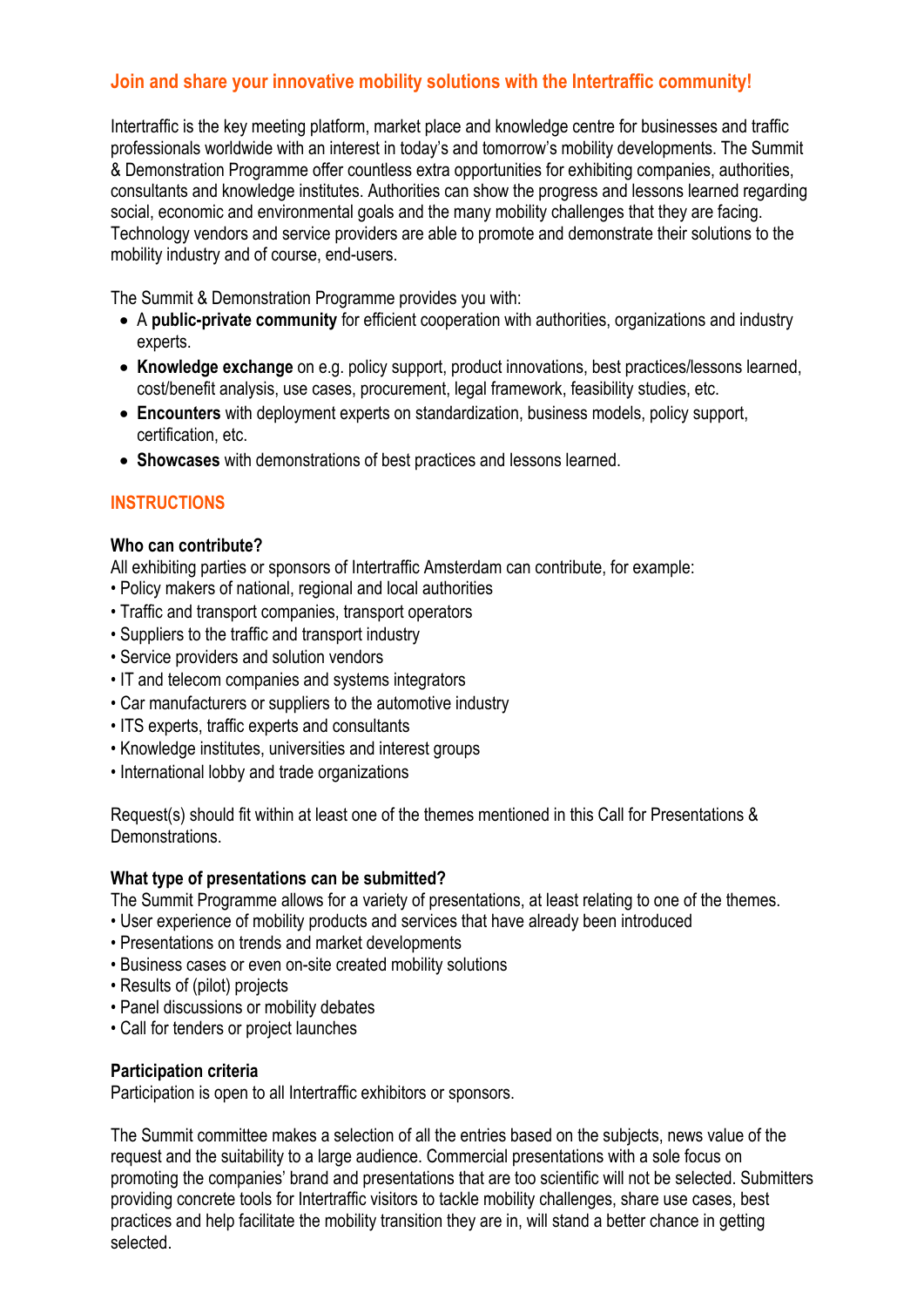We advise you to use short triggering presentation titles as well as inspiring descriptions of your products & services and clearly state which mobility problems can be tackled by using them.

#### **Summit location**

The sessions of the Intertraffic Summit Programme take place in hall 7, easily accessible to all Intertraffic visitors. The demonstrations will either take place at the indoor demonstration area in hall 7 or at the outdoor parking deck. Outdoor opportunities or real time traffic settings are optional and can be discussed with the organizers.

### **Free of charge for all on-site visitors**

Attending the Intertraffic Summit Programme is free of charge for all Intertraffic visitors in Amsterdam. We also provide opportunities for visitors to attend the Summit Programme online. The registration module in order to attend the Summit Programmes and pre-register for specific presentations will go live in January 2022.

#### **Creating an interactive programme together**

All exhibitors of Intertraffic Amsterdam 2022 are invited to take part in the Summit Programme to create an interesting knowledge programme for Intertraffic visitors or a specific client group. Please be advised that the Summit committee will compose the final programme out of all the requests based on themes and participation criteria. This is to ensure a mixture of themes will be on offer, indicating the mobility problems we are facing today. Solutions to these problems can be presented and demonstrated from either a policy, technology or user point of view.

#### **Why join?**

Participation in the Summit & Demonstration Programmes offers exhibitors a unique international platform to profile their company, get in contact with potential customers and gain valuable publicity. As of January 2022, the full programme will be displayed at the official Intertraffic website www.intertraffic.com including company, speaker, title of presentation and a short description.

Presentations and demonstrations will also be highlighted in other communications prior to the event. A carefully targeted press and publicity campaign will ensure that both the programme and the exhibitor's presentation(s) will get maximum exposure. However, in order to reach personal target groups it is essential that exhibitors invite potential and current customers to their presentation(s) and/or demonstration(s) as well. For this purpose Intertraffic provides exhibitors with free online invitation cards. Intertraffic shares the interest shown in the different timeslots with the session organiser.

#### **Costs**

Presentation timeslots:

 $O \in 650.00$  for 30 minutes  $O \in 875.00$  for 45 minutes O € 1,100.00 for 60 minutes

Demonstration areas O Indoor and outdoor demonstration area(s), ranging from  $\epsilon$  495.00 to  $\epsilon$  1,495.00\* O Promo point near entrance € 4.180,00

\*In consultation with the Summit committee.

All prices are excluding VAT and cover the construction theatres and demo area, stages, furniture, AV, technicians, and includes promotion via the Intertraffic marketing tools website, includes Summit & demonstration activities in the official programme, and integrated advertising with other Intertraffic promotional activities.